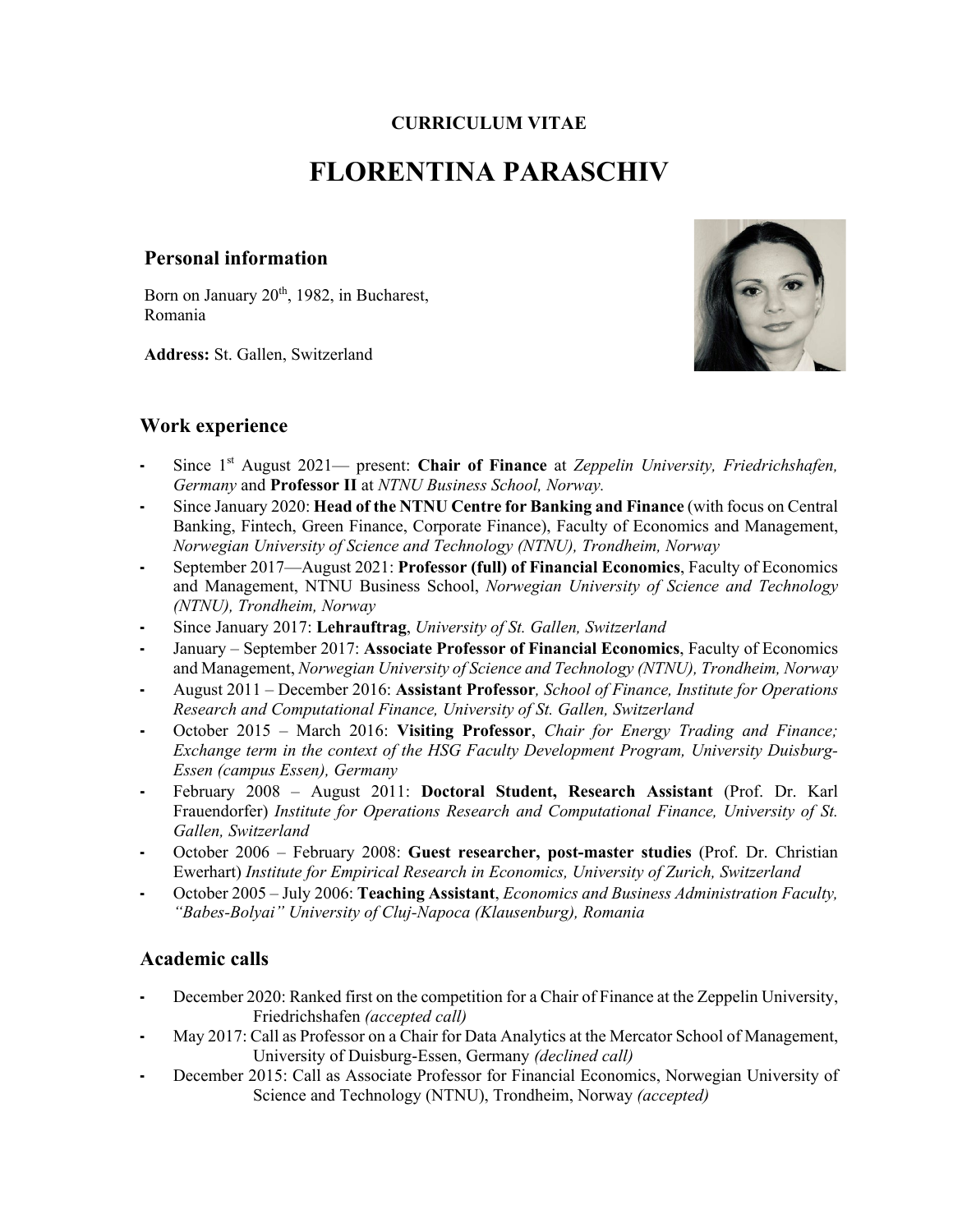# **Education**

**-** December 2016

**Habilitation at the University of St. Gallen, Venia Legendi in Finance**: "Fine structure of energy markets"

**-** February 2008 – December 2010 **Doctor of Philosophy in Management with Emphasis in Finance**

 *University of St. Gallen (HSG), Switzerland*

- **-** October 2005 July 2006
	- **Banking and Capital Markets (Master of Science Diploma)** *magna cum laude*

 *"Babes-Bolyai" University of Cluj-Napoca (Klausenburg), Romania, Economics and Business Administration Faculty*

**-** October 2001 – July 2005

 **International Economic Transactions (Diploma)** *magna cum laude*

 *"Babes-Bolyai" University of Cluj-Napoca (Klausenburg), Romania, Economics and Business Administration Faculty*

# **Academic awards – Excellence in Research**

- **- 2019 Award by the Austrian Operations Research Society** (Best Dissertation Award Daniela Escobar) for joint research on "Pricing electricity futures with distortion functions under model ambiguity"
- **- 2019 Awarded Simons Fellowship** for research stay at the University of Cambridge, Energy Systems program.
- **- June 2019 – Acknowledgment Best Research Track Organizer,** Mathematics for Energy Systems Program, Isaac Newton Institute, University of Cambridge
- **- November 2016 – ECOMFIN Best Paper Award,** Energy and Commodity Finance Conference, Paris (published in Journal of Banking and Finance)
- **- October 2013 – DK Gupta Memorial Best Energy Paper Award 2013,** Conference Energy Finance, Essen (published in OR Spectrum)
- **- October 2006 – April 2007 Scholarship offered by the University of Zürich,** Institute for Empirical Research in Economics
- **- 2006 – "Romanian Young Researchers Prize"** for Bachelor Thesis *(Romanian Government)*

# **Other awards and certificates**

- **- 2004 – DALF (Diplôme Approfondi de Langue Française)** *(International French Certificat)*
- **- 2001 – 3rd Prize** National Contest of Romanic Languages, section: **Italian** (Writing and oral skills)
- **- 2001 – Violinist National Certificate**

# **Supervision of PostDocs & PhD students (on-going)**

- **Post Doc (Fintech, Quantitative Finance):** Marianna Russo, PhD
- **PhD thesis supervision:**
	- o Ranik Raaen Wahlstrøm (Corporate Finance, Fintech, Term Structure Models)
	- o Wei Li (Energy Finance, Fintech)
	- o Christoph Halser (Commodity Finance)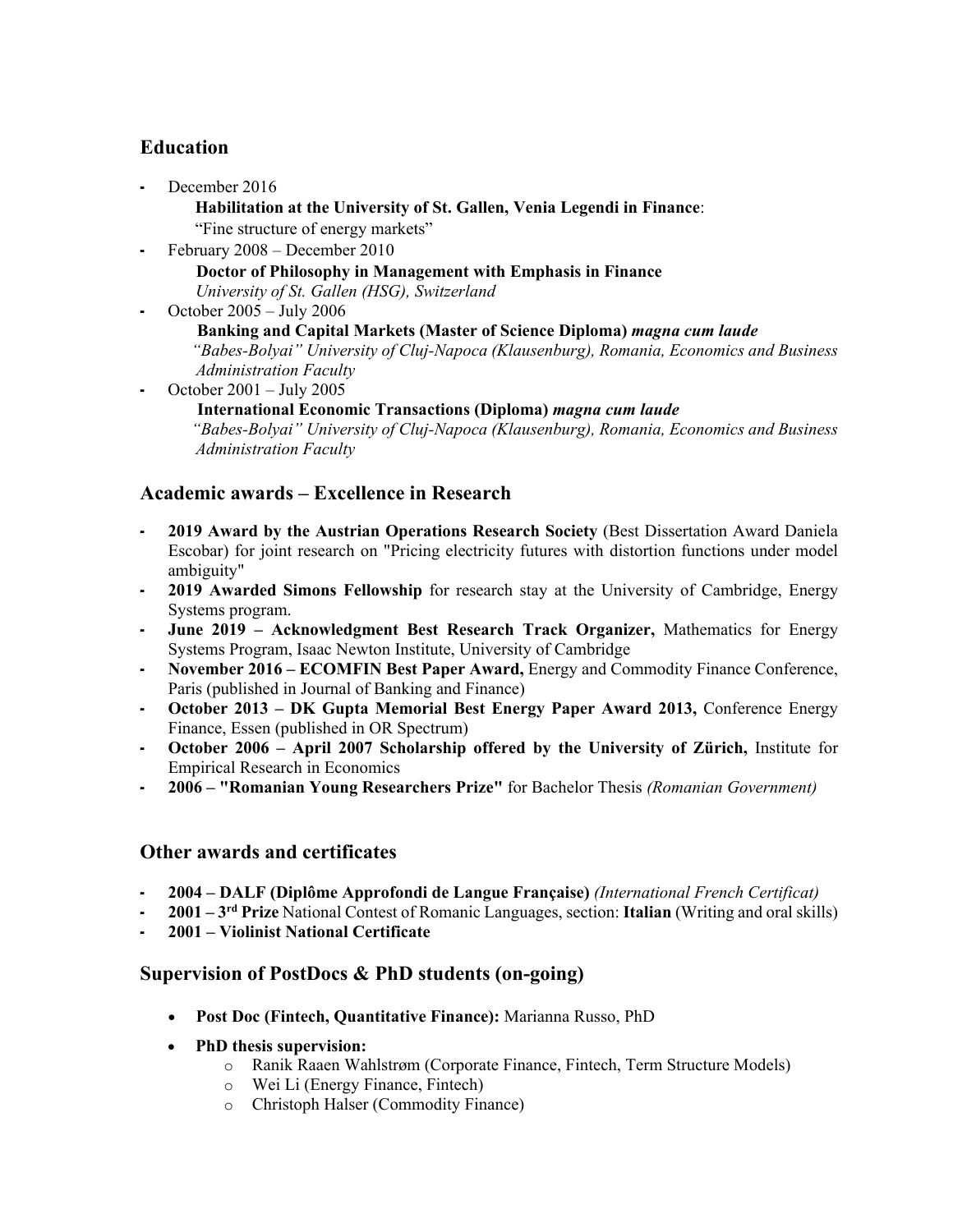- **PhD thesis co-supervision (quantitative finance):** 
	- o Akarsh Kainth (NTNU [Ålesund\)](https://use.mazemap.com/?campuses=ntnu&referenceprovider=ntnulydia&campusid=91&sharepoitype=bld&sharepoi=660)
	- o Endre Jo Reite (Sparebank)
	- o Victoria Böhnke (University of Münster)
	- o Marcel Kremer (University of Duisburg-Essen)
	- o Ahmad Amine Loutfi (NTNU [Ålesund\)](https://use.mazemap.com/?campuses=ntnu&referenceprovider=ntnulydia&campusid=91&sharepoitype=bld&sharepoi=660)

### **Fellowships and visiting terms**

- **-** May September 2020 Research exchange at the **Swiss Institute for Banking and Finance**, University of St. Gallen, Switzerland
- **-** March May 2019 Simons Fellowship for research stay at the **Isaac Newton Institute**, University of Cambridge (UK)
- **-** November 2016 Visiting Term ESSEC Business School, Paris. Prof. Andrea Roncoroni
- **-** July 2014 and March 2015 **Visiting Terms London Business School**, Management Science and Operations Group, Prof. Derek Bunn
- **-** April 2015 **Fellowship University Duisburg-Essen**, Chair for Energy Trading and Finance, Prof. Rüdiger Kiesel
- **-** May 2015 **Fellowship Norwegian University of Science and Technology, Trondheim**, Prof. Stein-Erik Fleten, Prof. Sjur Westgaard
- **-** May 2015 **Visiting Term University of Vienna**, Department of Statistics and Operations Research, Prof. Georg Pflug
- **-** June 2015 and August 2016 **Visiting Term University of Oslo**, Department of Mathematics, Prof. Fred Espen Benth
- **-** 2015 **Research Fellow, University of Cologne**, Institute of Energy Economics

#### **Memberships of scientific committees**

- 2017 present Member of the scientific committee of the "Energie-Forschungsgespräche Disentis" hosted by the AlpenForce Foundation
- 2017 present Member of the scientific board of the University of St. Gallen for the Swisspower Open Innovation Platform
- 2015 present Founding Member of the Energy Finance Association
- 2014 present Member of the scientific committee of the Competence Center for Energy Management at the University of St. Gallen

# **Publications in scientific journals**

- **1)** Li, W., Paraschiv, F. & Sermpinis, G. (2022). A Data-driven Explainable Case-based Reasoning Approach for Financial Risk Detection. Under review. Available at: [http://arxiv.org/pdf/2107.08808.](https://econpapers.repec.org/scripts/redir.pf?u=http%3A%2F%2Farxiv.org%2Fpdf%2F2107.08808;h=repec:arx:papers:2107.08808) First round R&R in **Quantitative Finance.**
- **2)** Mas Urquijo, I. & Paraschiv, F. (2022). Asymmetric Cross-border Effects Between Spanish and French Electricity Markets in the Light of Market Integration. First round R&R in **The Energy Journal.**
- **3)** Li, Wei; Paraschiv, Florentina. (2022) [Modelling the Evolution of Wind and Solar Power Infeed](http://dx.doi.org/10.1016/j.jcomm.2021.100189)  [Forecasts.](http://dx.doi.org/10.1016/j.jcomm.2021.100189) **Journal of Commodity Markets,** Vol. 25, 100189.
- **4)** Wahlstrøm, R.R., Paraschiv, F. & Schürle, M. (2021). A Comparative Analysis of Parsimonious Yield Curve Models with Focus on the Nelson-Siegel, Svensson and Bliss Versions. **Computational Economics**.<https://doi.org/10.1007/s10614-021-10113-w>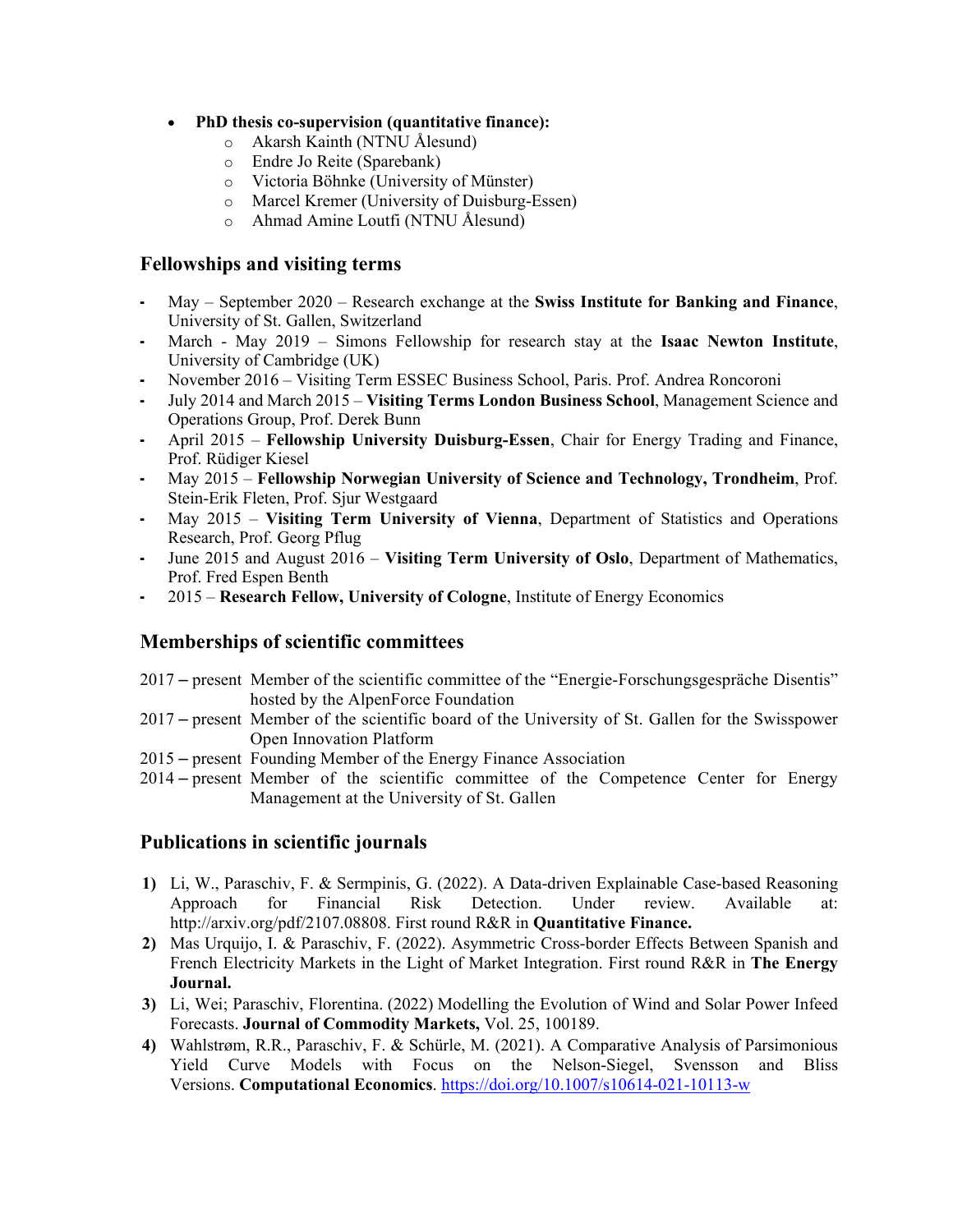- **5)** Kremer, M., Kiesel, R., Paraschiv, F. (2021): The impact of renewable energies for continuous intraday electricity trading, **Philosophical Transactions of the Royal Society A**, vol. 379 (2202).
- **6)** Kremer, M., Kiesel, R. & Paraschiv, F. (2020). Intraday Electricity Pricing of Night Contracts. **Energies**. vol. 13 (17).
- **7)** Paraschiv, Florentina; Mohamad, Dima. (2020) [The Nuclear Power Dilemma—Between](https://hdl.handle.net/11250/2726230)  [Perception and Reality.](https://hdl.handle.net/11250/2726230) **[Energies](http://www.mdpi.com/journal/energies)**. vol. 13 (22).
- **8)** Paraschiv, F., Reese, S.M., Ringkjøb Skjelstad, M. (2020). Portfolio Stress Testing Applied to Commodity Futures. **Computational Management Science** [https://doi.org/10.1007/s10287-020-](https://doi.org/10.1007/s10287-020-00370-9) [00370-9](https://doi.org/10.1007/s10287-020-00370-9)
- **9)** Kiesel, R., Paraschiv, F. & Sæthero, A. (2019). On the construction of price forward curves for electricity, **Computational Management Science,** 16, 345-369.
- **10)** Paraschiv, F., Frauendorfer, K., Schürle, M. (2018). Cross-border effects on Swiss electricity prices in the light of the energy transition. **Energies**, 11 (9), 2188.
- **11)** Spada, M., Paraschiv, F., Burgherr, P. (2018). [A comparison of risk measures for accidents in the](http://dx.doi.org/10.1016/j.energy.2018.04.110)  [energy sector and their implications on decision-making strategies.](http://dx.doi.org/10.1016/j.energy.2018.04.110) **Energy**, 154, 277-288
- **12)** Benth, F.E. & Paraschiv, F. (2018). A space-time random field model for electricity forward prices, **Journal of Banking and Finance,** 95, 203-216. (**Best Paper Award**, ECOMFIN, Paris 2016).
- **13)** Aepli, M.D., Füss, R., Henriksen, T.E. & Paraschiv, F. (2017). Modelling the multivariate dynamic dependence structure of commodity futures portfolios, **Journal of Commodity Markets**, 6, 66- 87.
- **14)** Kiesel, R. & Paraschiv, F. (2017). Econometric analysis of 15-minute intraday electricity prices, **Energy Economics**, 64, 77-90.
- **15)** Hagfors, L.I., Paraschiv, F., Prokopczuk, M. & Westgaard, S. (2016) Prediction of extreme price occurrences in the German day-ahead electricity market, **Quantitative Finance**, 16(12), 1929- 1948.
- **16)** Hagfors, L.I., Molnar, P., Paraschiv, F. & Westgaard, S. (2016). Using quantile regression to analyze the effect of renewables on EEX price formation, **Renewable Energy and Environmental Sustainability**, 32(1), DOI: 10.1051/rees/2016036.
- **17)** Keles, D., Scelle, J., Paraschiv, F. & Fichtner, W. (2016). Extended forecast methods for dayahead electricity spot prices applying artificial neural networks (ANN), **Applied Energy**, 162, 218-230.
- **18)** Paraschiv, F., Hadzi-Mishev, R. & Keles, D. (2015). Extreme Value Theory for heavy-tails in electricity prices. **Journal of Energy Markets**, 9(2), 21-50.
- **19)** Paraschiv, F., Mudry, P.-A. & Andries, A. (2015). Stress testing techniques for portfolios of commodity futures, using extreme-value theory and copulas, **Economic Modeling**, 50, 9-18.
- **20)** Paraschiv, F., Fleten, S.-E. & Schürle, M. (2015). A spot-forward model for electricity prices with regime shifts. **Energy Economics**, 47, 142-153.
- **21)** Paraschiv, F., Erni, D. & Pietsch, R. (2014). The impact of renewable energies on EEX day-ahead electricity prices. **Energy Policy**, 73, 196-210.
- **22)** Kovacevic, R. & Paraschiv, F. (2014). Medium-term planning for thermal electricity production. **OR Spectrum**, 36(3), 723-759. (**Best Paper Award**, Conference Energy Finance, Essen 2013).
- **23)** Daviou, A. & Paraschiv, F. (2014). Investors' behavior under changing market volatility. **Journal of Investing**, 23(2), 96-113.
- **24)** Paraschiv, F. (2013). Adjustment policy of deposit rates in the case of Swiss non-maturing savings accounts. **Journal of Applied Finance & Banking**, 3(2), 271-323.
- **25)** Paraschiv, F. (2012). Modeling non-maturing savings volumes. **Economics and Finance Review**, 2(5), 100-105.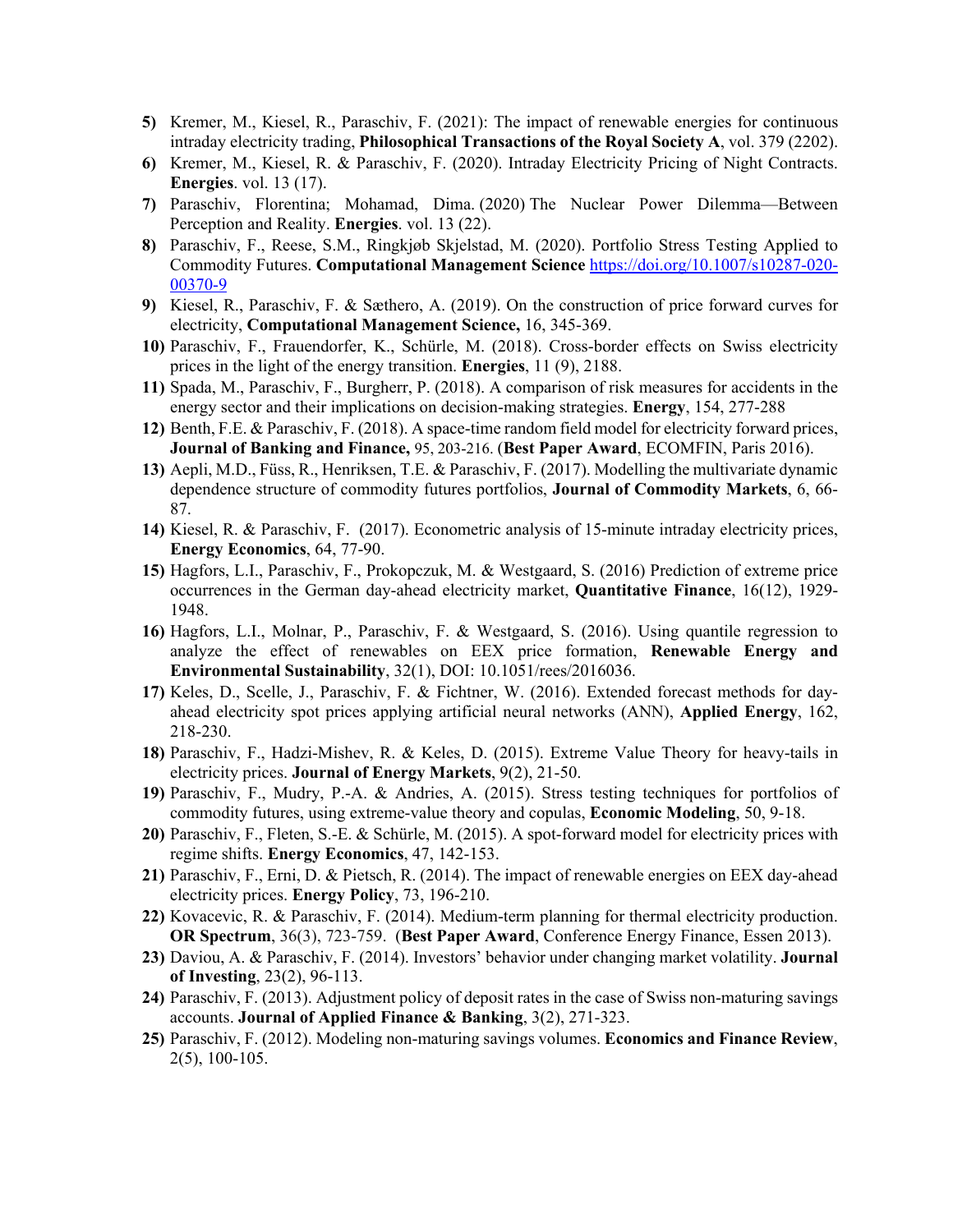### **Papers under review in scientific journals and working papers**

- 1) Mas Urquijo, I. & Paraschiv, F. (2022). Asymmetric Cross-border Effects Between Spanish and French Electricity Markets in the Light of Market Integration. First round R&R in *The Energy Journal*.
- 2) Li, W., Paraschiv, F. & Sermpinis, G. (2022). A Data-driven Explainable Case-based Reasoning Approach for Financial Risk Detection. Under review. Available at: [http://arxiv.org/pdf/2107.08808.](https://econpapers.repec.org/scripts/redir.pf?u=http%3A%2F%2Farxiv.org%2Fpdf%2F2107.08808;h=repec:arx:papers:2107.08808) First Round R&R in *Quantitative Finance.*
- 3) Wahlstrøm, R.R., Paraschiv, F. & Schmid, M. (2022). Bankruptcy Prediction of Privately Held SMEs: A Study of Input Variables Using Feature Selection Methods. Available at SSRN: <https://ssrn.com/abstract=3911490> or [http://dx.doi.org/10.2139/ssrn.3911490](https://dx.doi.org/10.2139/ssrn.3911490)
- 4) Reite, E.J, Paraschiv, F. & Ongena, S. (2022). Determinants of Price Discrimination and Switching Mortgage Provider in Times of Regulation and Digitalization. Under review. Available at SSRN: <https://ssrn.com/abstract=3935746> or [http://dx.doi.org/10.2139/ssrn.3935746](https://dx.doi.org/10.2139/ssrn.3935746)
- 5) Böhnke, V., Paraschiv, F., & Reite, E.J. (2022). Back to the Roots of Internal Credit Risk Models : Why Do Banks' Risk-Weighted Asset Levels Converge over Time? Available at: [EFMA](https://www.efmaefm.org/0EFMAMEETINGS/EFMA%20ANNUAL%20MEETINGS/2021-Leeds/papers/EFMA%202021_stage-2049_question-Full%20Paper_id-150.pdf)  2021 stage-2049 question-Full Paper id-150.pdf (efmaefm.org)
- 6) Escobar, D., Paraschiv, F. & Schürle, M. (2022). Pricing electricity futures with distortion functions under model ambiguity. (Awarded by the Austrian Operations Research Society). Under review.
- 7) Paraschiv, F., Bunn, D. & Westgaard, S. (2022). Estimation and Application of Fully Parametric Multifactor Quantile Regression with Dynamic Coefficients . Available at SSRN: [https://ssrn.com/abstract=2741692](https://papers.ssrn.com/sol3/papers.cfm?abstract_id=2741692)
- 8) Patriarca, C., Russo, M. & Paraschiv, F. (2022). Design Thinking Behind Vehicle-to-Grid: Smart Charging Parking for Urban Areas. Under review.
- 9) Benth , F.E., Paraschiv, F., Russo, M. (2022) A Multifactor Random Field Model for the Term Structure of Interest Rates. Work in progress.
- 10) Halser, C., Paraschiv, F., Russo, M. (2022). Natural Gas Markets on Three Continents. Work in progress.
- 11) Paraschiv, F., Russo, M. (2022). Do Corporate Green Bonds Fetch a Greenium? Work in progress.
- 12) Ayari, R., Paraschiv, F. (2022). Optimal Asset Allocation with Q-Actor-Critic. Work in progress.

#### **Book contributions**

- **1)** Westgaard, S., Paraschiv, F., Lassesen, E.L. & Naustdal, I. (2019). Forecasting Price Distributions in the German Electricity Market, in Advances in Applied Financial Econometrics. **International Financial Markets**, Volume 1. Routledge 2019 ISBN 9781138060920, 11-35.
- **2)** Paraschiv, F., & Schürle, M. (2018). Replication of non-maturing products in a low interest rate environment. In A. Bohn, M. Elkenbracht (eds.): **The Handbook of Asset and Liability Management in Banking, Risk Books, 2<sup>nd</sup> Edition, 191-236.**
- **3)** Paraschiv, F., Frauendorfer, K., Schürle, M., (2017). Econometric analysis of the determinants of electricity wholesale prices in Switzerland and Germany, Report Financed by the Swiss Federal Office of Energy.
- **4)** Celik, G., Frauendorfer, K. & Paraschiv, F. (2014). Joint dynamics of European and American oil prices. In M. Prokopczuk (ed.): **Energy Pricing Models: Recent Advances, Methods, and Tools**, published by Palgrave Macmillan, 2014, 43-95, ISBN 978-1-137-37734-0.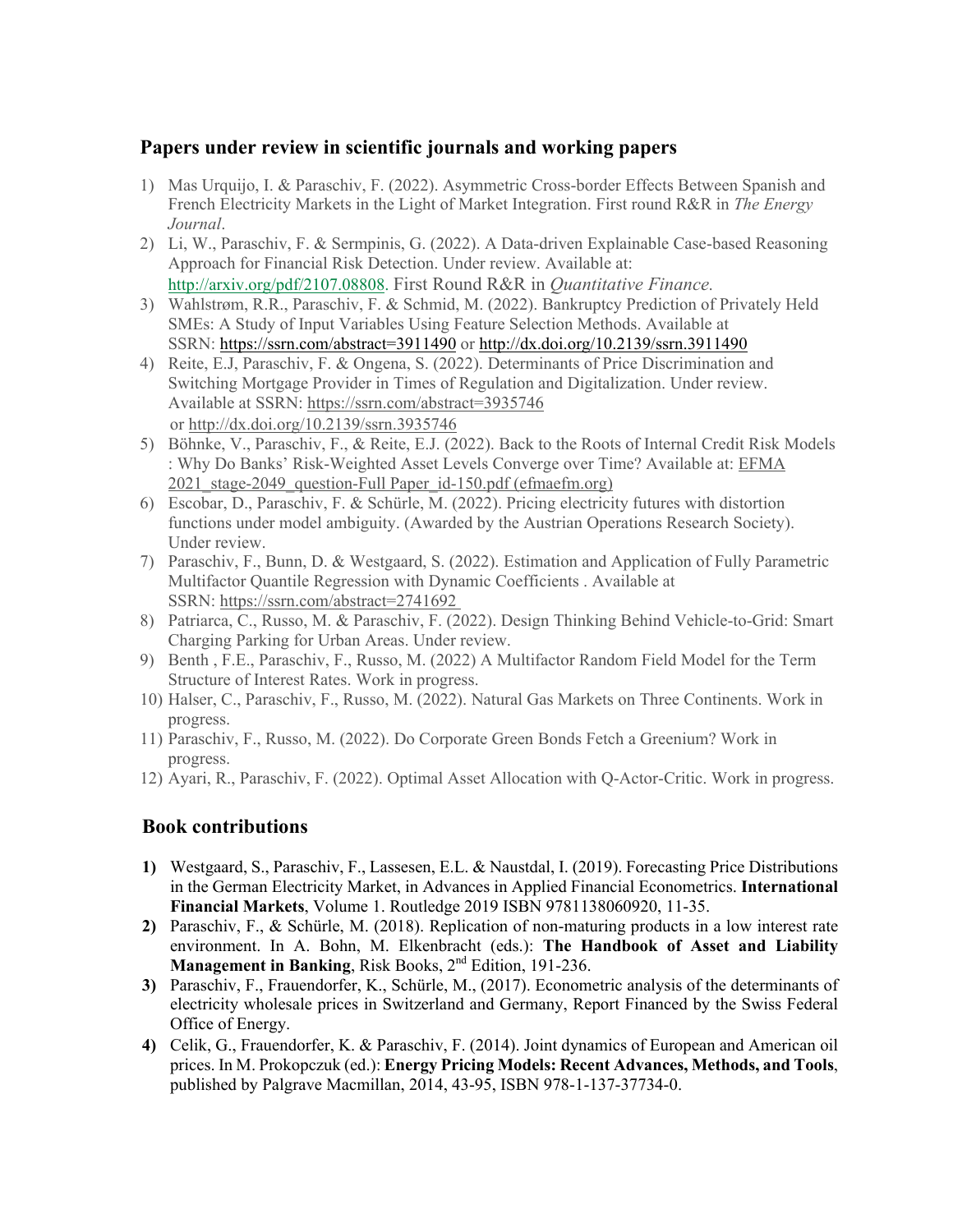- **5)** Mudry, P.-A. & Paraschiv, F. (2014). Stress testing techniques for portfolios of commodity futures, using extreme-value theory and copulas. In R.J. Fonseca et al. (eds.): **Computational Management Science. Lecture Notes in Economics and Mathematical Systems, 682,** DOI 10.1007/978-3-319-20430-7\_3.
- **6)** Paraschiv, F. (2013). Price dynamics in electricity markets. In R. M. Kovacevic, G. Ch. Pflug, M. T. Vespucci (eds.): **Risk Management in Energy Production and Trading**, 57-111, ISBN 978- 1-4614-9034-0.
- **7)** Paraschiv, F., & Schürle, M. (2013). Optimizing risk and return of non-maturing products by dynamic replication. In A. Bohn, M. Elkenbracht (eds.): **The Handbook of Asset and Liability Management in Banking**, Risk Books, 139-185, ISBN 978-1-78272011-9.

# **Books**

- **1)** Fleten, S.-E., Paraschiv, F. (2020). **Editorial: Special issue of the Computational Management Science Journal** (15th conference on Computational Management Science, NTNU), Springer, https://doi.org/10.1007/s10287-020-00372-7.
- **2)** Paraschiv, F. (2011). **Modeling client rates and volumes of the non-maturing savings accounts.** Bank- und Finanzwirtschaftliche Forschungen, Haupt Verlag, Bern, ISBN 978-3-258-07706-2.
- **3)** Paraschiv, F. (2006). **Creare si deturnare de comert ca urmare a extinderii UE analiza econometrica** (Econometric analysis on the effects of trade diversion and trade creation as a consequence of the EU enlargement) – Publisher: LUMEN Iasi, ISBN 973-7766-45-8.

# **Webinars**

- **1)** Paraschiv, F. (2019). **Econometrics of Intraday Electricity Prices**. University of Cambridge, Isaac Newton Institute:<https://gateway.newton.ac.uk/presentation/2019-05-01/25712>
- **2)** Paraschiv, F. (2017**)**. **Random field models for energy forwards**. ESSEC Business School, Paris-Cergy: [https://www.youtube.com/watch?v=kFV\\_p8tJh-s&feature=youtu.be](https://www.youtube.com/watch?v=kFV_p8tJh-s&feature=youtu.be)

# **Project Acquisition**

- **1)** Ideenwettbewerb, Winning Project, 2022: Centre for Green Finance at Zeppelin University, under the umbrella of the Chair of Finance **(3`500`000 EUR), 2023—2028.**
- **2)** EU Grant COST ACTIONS 2020−2025, Fintech and Artificial Intelligence in Finance − Towards a transparent financial industry: <https://www.cost.eu/actions/CA19130/#tabs|Name:overview> Leader WP1 for Norway: Transparency in FinTech
- **3)** EU Grant Horizon 2018—2022, +CityxChange (2018), (**1'000'000 NOK**) project partner: <http://cityxchange.eu/>
- **4)** NTNU FINTECH Study Program (2020--2025) financed by Sparebank 1 SMN (**2'000'000 NOK**)
- **5)** Research grant Adolf Øiens donasjonsfond (January 2020), **200'000 NOK** (20'000 EUR), FINTECH
- *6)* Grant funded by the Norwegian Finance Initiative (NFI) to build a **PhD Summer School of Finance (2019)** at NTNU Business School (**50'000 USD**)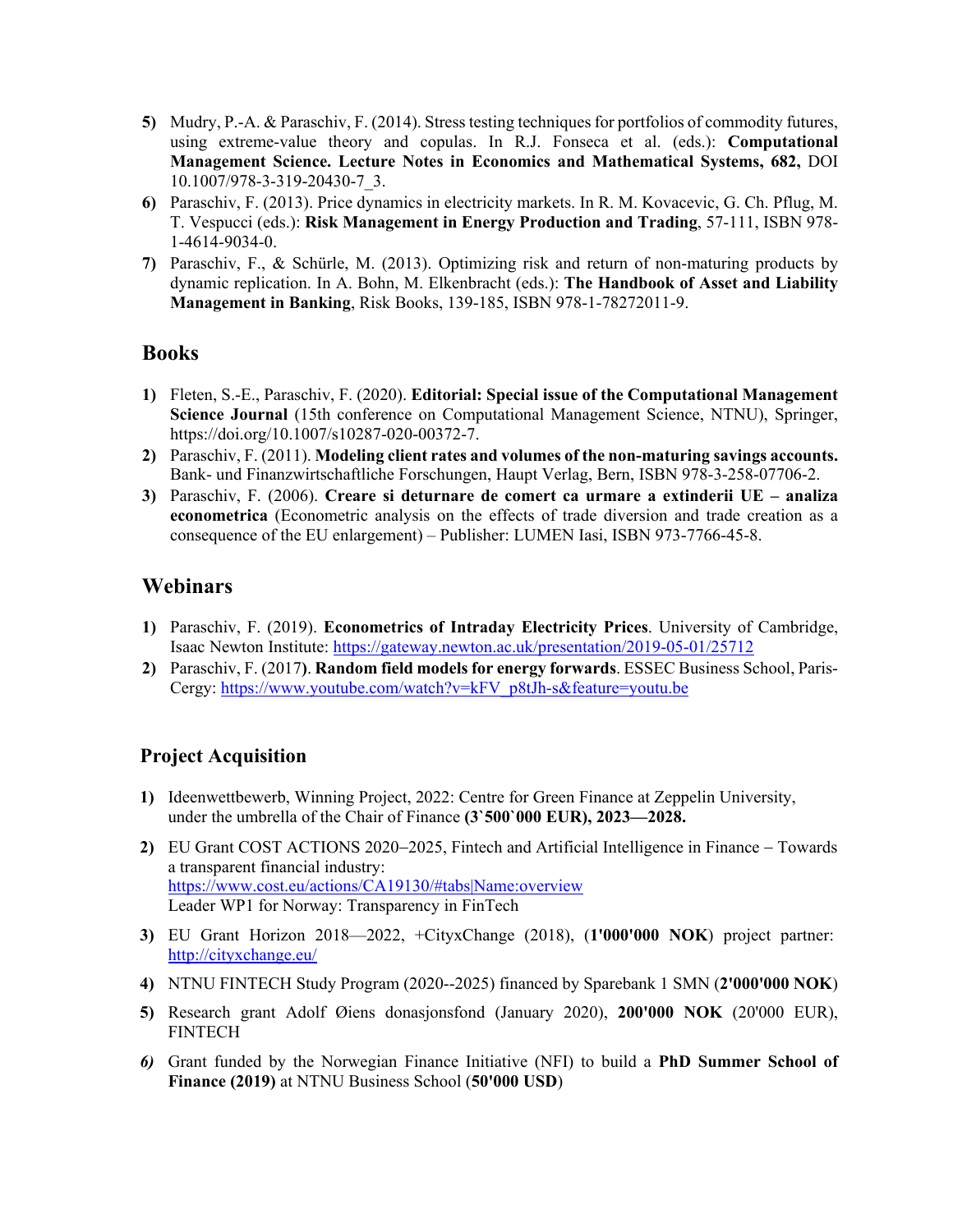- *7)* **Simons Fellowship**, research stay at the Isaac Newton Institute, University of Cambridge (UK), March – May 2019
- **8)** NTNU Research Grant **6 million NOK** (600'000 EUR) (2 PhD positions financed for 3 years) (February 2018): *Financial challenges for the integration of short-term electricity markets* with Stein-Erik Fleten
- *9)* Research grant Adolf Øiens donasjonsfond (March 2018), **100'000 NOK** (10`000 EUR), *Energizing new computational frontiers*
- *10)* Swiss Federal Office of Energy SFOE, Research programme Energy-Economy-Society (EWG), 2016. Grant of **120'000 CHF** for the research proposal: *Econometric analysis of the determinants of electricity wholesale prices*
- *11)* Joint grant with the University of Vienna of **40'000 EUR** (2010-2013) *Energy Policies and Risk Management for the 21st Century*
- *12)* Member of the Swiss Competence Center for Research in Energy, Society and Transition, SCCER CREST, Work package 3

#### **Organization of conferences**

| 2023       | Organizer of the PhD Summer School, Zeppelin University, Germany                                                      |
|------------|-----------------------------------------------------------------------------------------------------------------------|
| 2021, 2022 | Organizer of the PhD Workshop in Banking and Finance, NTNU Business School                                            |
| 2019       | Organizer of the PhD Summer School in Finance at NTNU, funded by Norwegian                                            |
|            | Finance Initiative (30 PhD students, international)                                                                   |
| 2018       | Co-chair of the Conference on Computational Management Science, NTNU                                                  |
|            | Trondheim, https://www.ntnu.edu/cms2018/                                                                              |
| 2018       | Organizer of the 1 <sup>st</sup> Winter Finance Workshop in Oppdal, Norway, 1 <sup>st</sup> and 2 <sup>nd</sup> March |
| 2016       | Organizer: Energy Research Workshop Disentis, Switzerland (50 participants)2014                                       |
|            | Organizer: Energy Finance Christmas Workshop, 4th Edition, St. Gallen,                                                |
|            | Switzerland (20 participants)                                                                                         |
| 2014       | Organizer: Finance Seminar Series, University of St. Gallen, Switzerland (20)                                         |
|            | speakers)                                                                                                             |

#### **Commissions of trust, editorial board journals**

| PhD Committee University of Hamburg, Germany                                                      |
|---------------------------------------------------------------------------------------------------|
| PhD Committee Kristiania University College, Norway                                               |
| PhD Committee Technical University of Danemark                                                    |
| Guest Editor for the Computational Management Science Journal (Springer);                         |
| 2016 - present Editorial Board: Associate Editor for the Journal of Commodity Markets (Elsevier); |
| PhD Committee University of Bodø, Norway;                                                         |
| 2011 - present Reviewer for the following scientific journals: Journal of Banking and Finance,    |
| Quantitative Finance; Operations Research, Energy Economics, Energy, Energy                       |
| Journal, Energy Policy, Energy Systems, Applied Energy, Journal of Energy Markets,                |
| Journal of Commodity Markets, OR Spectrum, European Journal of Operational                        |
| Research.                                                                                         |
|                                                                                                   |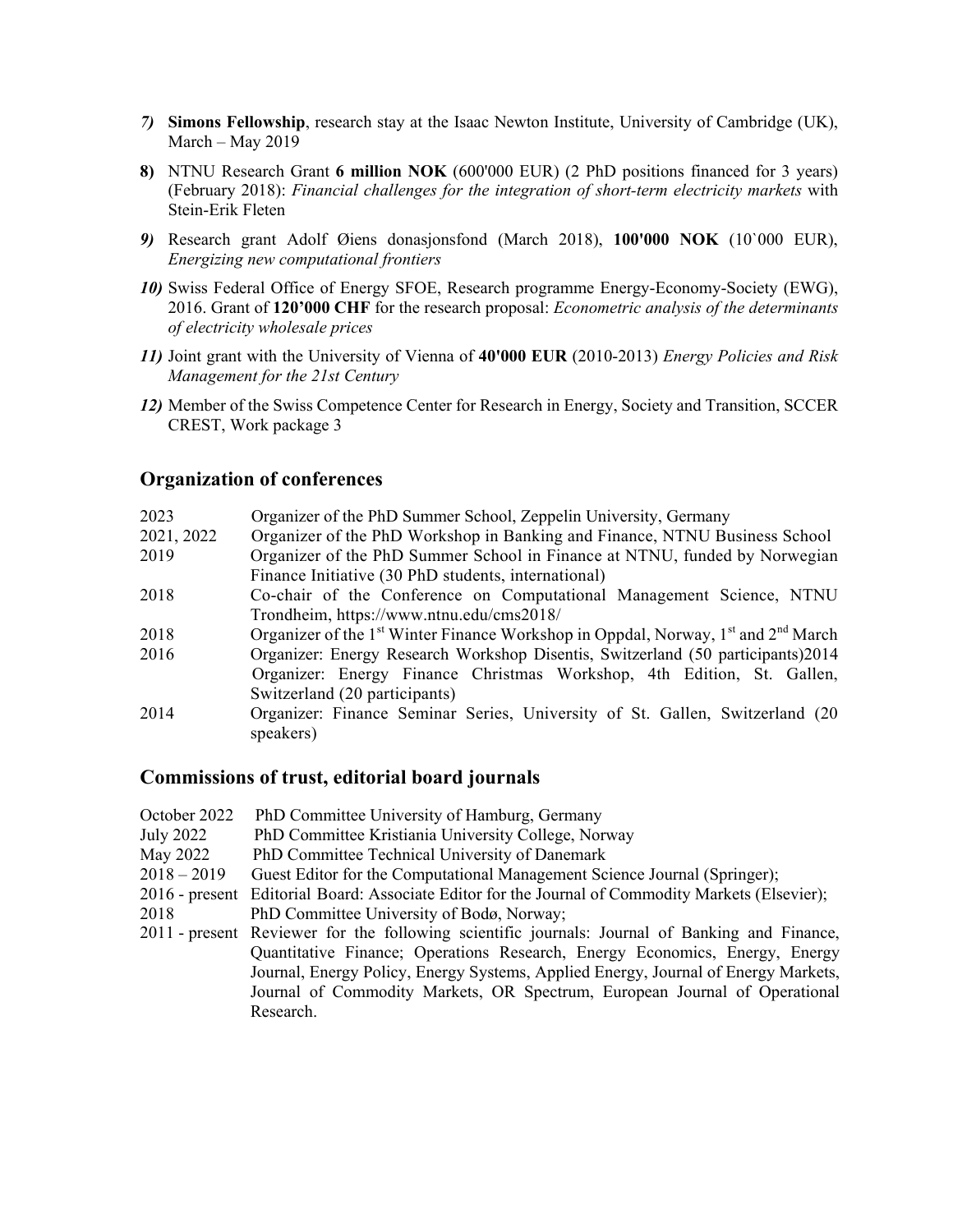# **Conferences and scientific talks (selective items)**

- **-** May 2022: **Plenary Talk** Alexandru Ioan Cuza University of Iasi, Romania| Keynote Vortrag: "Sustainable Finance Trends Reshaping the Markets"| auf der Konferenz: EUFIRE 2022.
- **-** May 2022: Conference on Climate, Weather and Carbon Risk in Energy and Finance, University of Oslo, *Sustainability risks for financial markets*
- **-** April 2022: Eastern Finance Association Meeting, Washington DC.
- **-** March 2022: **Plenary Talk** 24th International Conference Economic Competitiveness and Sustainability, Mendel University, Brno. *Sustainable Finance Trends Reshaping the Markets*
- **-** October 2021: FMA Annual Meeting, Denver.
- **-** May 2021, May 2022: **Organizer** of the Workshop for Banking and Finance at NTNU Business School
- **-** October 2020, 2022: **Organizer** of the NTNU Business School Conference, NTNU Trondheim
- **-** September 2019: **Organizer** PhD Summer School in Trondheim, Norway (30 students, international)
- **-** May 2018: **Organizer** of the XV CONFERENCE ON COMPUTATIONAL MANAGEMENT SCIENCE (CMS 2018), NTNU **Trondheim** (co-organizer Stein-Erik Fleten)
- **-** March 2018: **Organizer** of the 1<sup>st</sup> Winter Finance Workshop in **Oppdal**, Norway, 1<sup>st</sup> and 2<sup>nd</sup> March.
- **-** Energy Finance Christmas Workshop, **Bolzano**, December 2018: *Identification of Distortion Functions in Energy Markets* (with Daniela Escobar, University of Vienna).
- **-** NTNU Department of Economics, **Trondheim**, Invited talk, November 2018: "Energy Transition Reflected in Pricing Electricity".
- **-** NTNU Business School, **Trondheim**, Research Seminar, August 2017: *Estimation and Application of Fully Parametric Multifactor Quantile Regression with Dynamic Coefficients*.
- **-** NTNU Department of Mathematical Sciences, **Trondheim**, invited talk, 2017: *Estimation and Application of Fully Parametric Multifactor Quantile Regression with Dynamic Coefficients*.
- **-** Research Seminar University of **Oslo**, Center of Applied Mathematics, invited talk, 2016: Estimation and Application of Fully Parametric Multifactor Quantile Regression with Dynamic Coefficients. Application to Electricity Prices.
- **-** Energy Finance Christmas Workshop, **Essen**, December 2016: *A time-space random field model for forward prices.*
- **-** Energy and Commodity Finance Conference, **Paris**, 2016: *A structural model for electricity forward prices.*
- **-** Commodity Finance Conference **Hannover**, 2016: *A fully parametric approach for quantile regressions with time-varying coefficients.*
- **-** 19th European Conference on Mathematics for Industry, **Santiago de Compostela**, 2016: *A fully parametric approach for quantile regressions with time-varying coefficients.*
- **-** Seminar Energy and Finance University of **Duisburg-Essen**, Germany, (invited talk), 2016: *A structural model for electricity forward prices.*
- **-** Science meets Social Science (S3), Invited Talk University of **Wroclaw**, 2016: *A structural model for electricity forward prices.*
- **-** Energy Research Workshop **Disentis**, Switzerland, 2016: *Optimization of hydro storage systems and indifference pricing of power contracts.*
- **-** Energy Finance Christmas Workshop, **Paris**, 2015: *A fully parametric approach for quantile regressions with time-varying coefficients.*
- **-** Energy Finance Conference, **London**, 2015: *A fully parametric approach for quantile regressions with time-varying coefficients.*
- **-** International Conference on Operations Research, **Vienna**, 2015: *A fully parametric approach for quantile regressions with time-varying coefficients.*